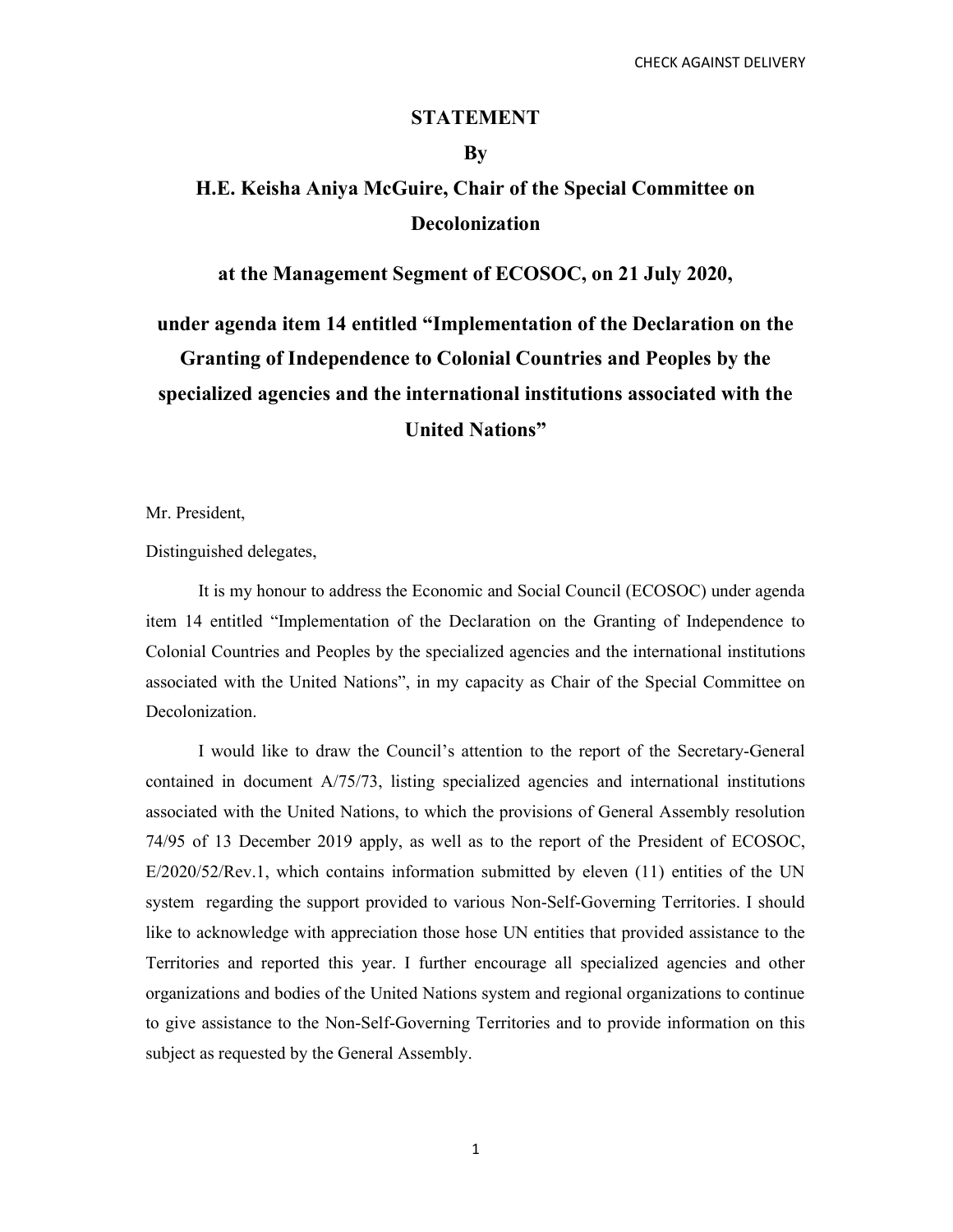CHECK AGAINST DELIVERY

#### Mr. President,

Distinguished delegates,

 As the Third International Decade for the Eradication of Colonialism comes to an end, it is worth reiterating the great importance the Special Committee on Decolonization attaches to the support and assistance provided by the specialized agencies and other organizations and bodies of the United Nations system and regional organizations, on a case-by-case basis and within the framework of their respective mandates, to the Non-Self-Governing Territories under its purview.

 Allow me to also recall that the General Assembly has stressed the importance of inclusiveness within the United Nations system and with respect to the implementation of relevant resolutions, including resolution 70/1 of 25 September 2015, entitled "Transforming our world: the 2030 Agenda for Sustainable Development".

 Challenges faced by the Territories, compounded by the unprecedented and multifaceted effects of the COVID-19 pandemic, make it more pressing to ensure that no one is left behind. Against this background, the continuing cooperation and assistance of the specialized agencies and other organizations of the United Nations system, on a case-by-case basis, is a matter of the highest priority.

 It should be underlined that the General Assembly has called on the specialized agencies and other organizations of the United Nations system and regional organizations to intensify their engagement with the work of the Special Committee including participation in the regional seminars on decolonization. ECOSOC has requested the specialized agencies and other organizations and bodies of the United Nations system and regional organizations "to strengthen existing measures of support and formulate appropriate programmes of assistance for the remaining Non-Self-Governing Territories, on a case-by-case basis, within the framework of their respective mandates, in order to accelerate progress in the economic and social sectors of those Territories".

#### Mr. President,

#### Distinguished delegates,

 I would like to draw your attention to draft resolution E/2020/L.22 and corrigendum1, entitled "Support to Non-Self-Governing Territories by the specialized agencies and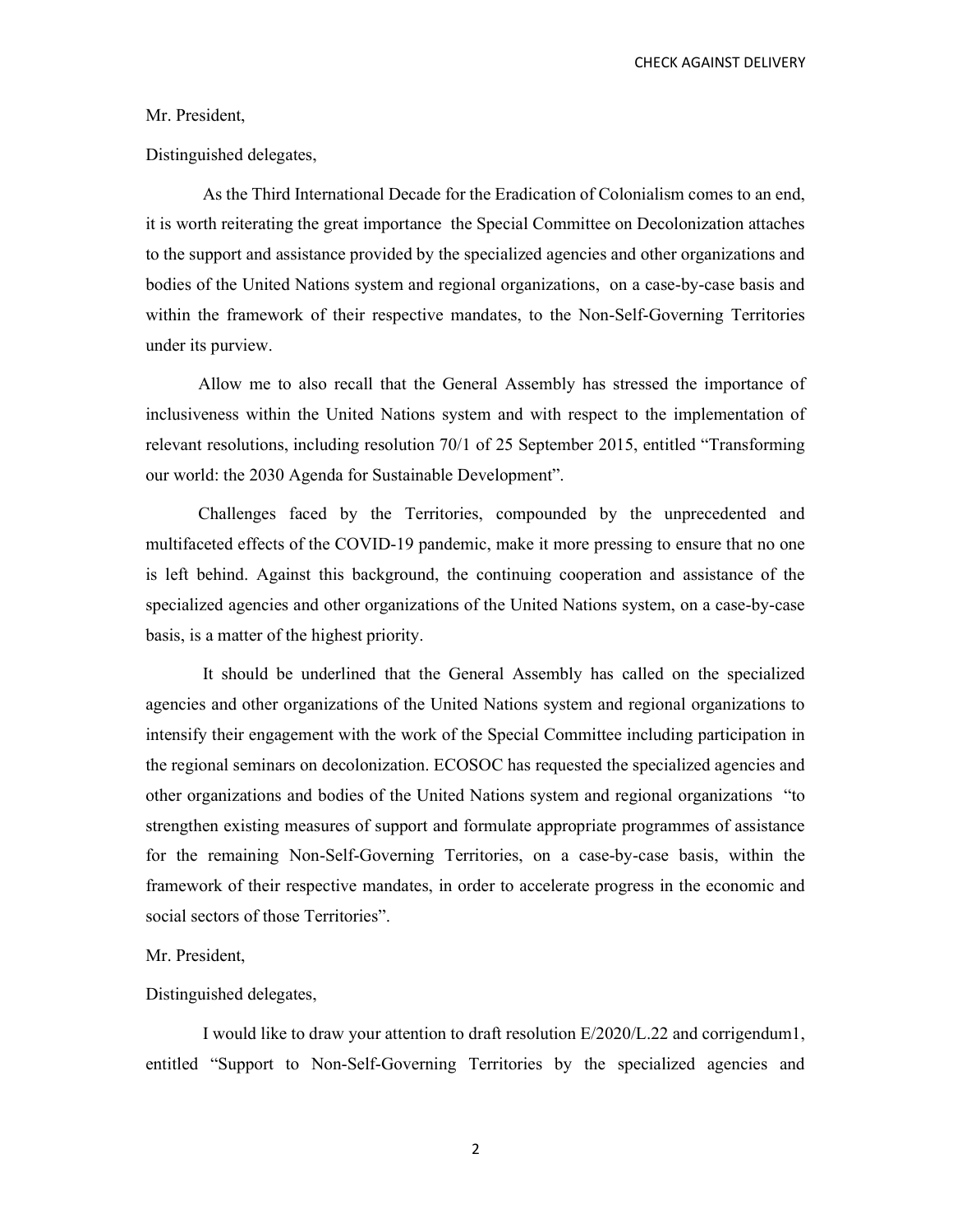international institutions associated with the United Nations" presented under item 14 of the agenda.

The following Member States have co-sponsored this draft resolution:

- 1. Angola
- 2. Antigua and Barbuda
- 3. Botswana
- 4. Cuba
- 5. The Commonwealth of Dominica
- 6. Ecuador
- 7. Fiji
- 8. Republic of The Gambia
- 9. Grenada
- 10. India
- 11. Indonesia
- 12. Iraq
- 13. Lesotho
- 14. Nicaragua
- 15. Papua New Guinea
- 16. Saint Kitts and Nevis
- 17. Saint Lucia
- 18. Saint Vincent and the Grenadines
- 19. Sierra Leone
- 20. Syrian Arab Republic
- 21. Uganda
- 22. Venezuela, Bolivarian Republic of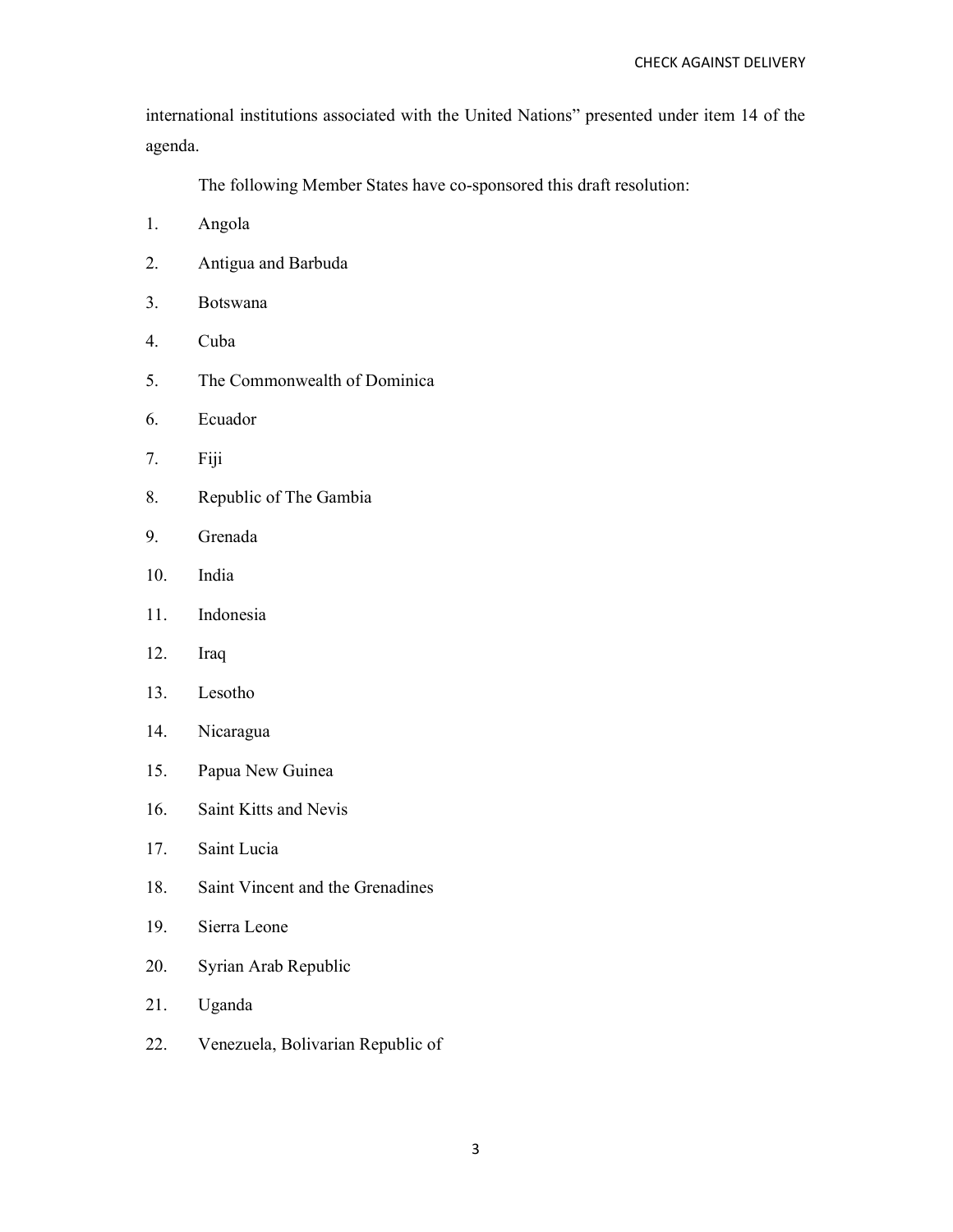By the draft resolution before you, the Council welcomes the assistance extended to Non-Self-Governing Territories by specialized agencies and other organizations of the United Nations system.

 It stresses the special challenges faced by small island Territories in planning for and implementing sustainable development, and that they will be constrained in meeting those challenges without the continuing cooperation and assistance of the specialized agencies and other organizations of the UN system.

 The draft resolution also points out the extremely fragile economies of the small Territories as well as their vulnerability to natural disasters, such as hurricanes, cyclones and sea level rise.

 It also takes note of General Assembly resolutions 74/270 entitled "Global solidarity to fight the coronavirus disease 2019 (COVID-19)", and 74/274 entitled "International cooperation to ensure global access to medicines, vaccines and medical equipment to face COVID-19".

 The draft resolution requests the specialized agencies and other organizations of the United Nations system as well as international and regional organizations to examine and review conditions in each Territory and to strengthen existing measures of support and formulate appropriate programmes of assistance to the Territories, on a case-by-case basis, for the purpose of accelerating progress in the economic and social sectors of those Territories.

 The draft resolution also requests the administering Powers concerned to facilitate, when appropriate, the participation of the Non-Self-Governing Territories in the relevant meetings and conferences of the specialized agencies and other organizations of the United Nations system, in accordance with relevant resolutions and decisions.

 It further recommends that all Governments intensify their efforts within the specialized agencies and other organizations of the United Nations system to give priority to the question of providing assistance to the peoples of the Non-Self-Governing Territories on a case-by-case basis.

 As in previous years, the draft resolution requests the President of the Council to continue to maintain close contact with the Chair of the Special Committee on those matters.

### Mr. President,